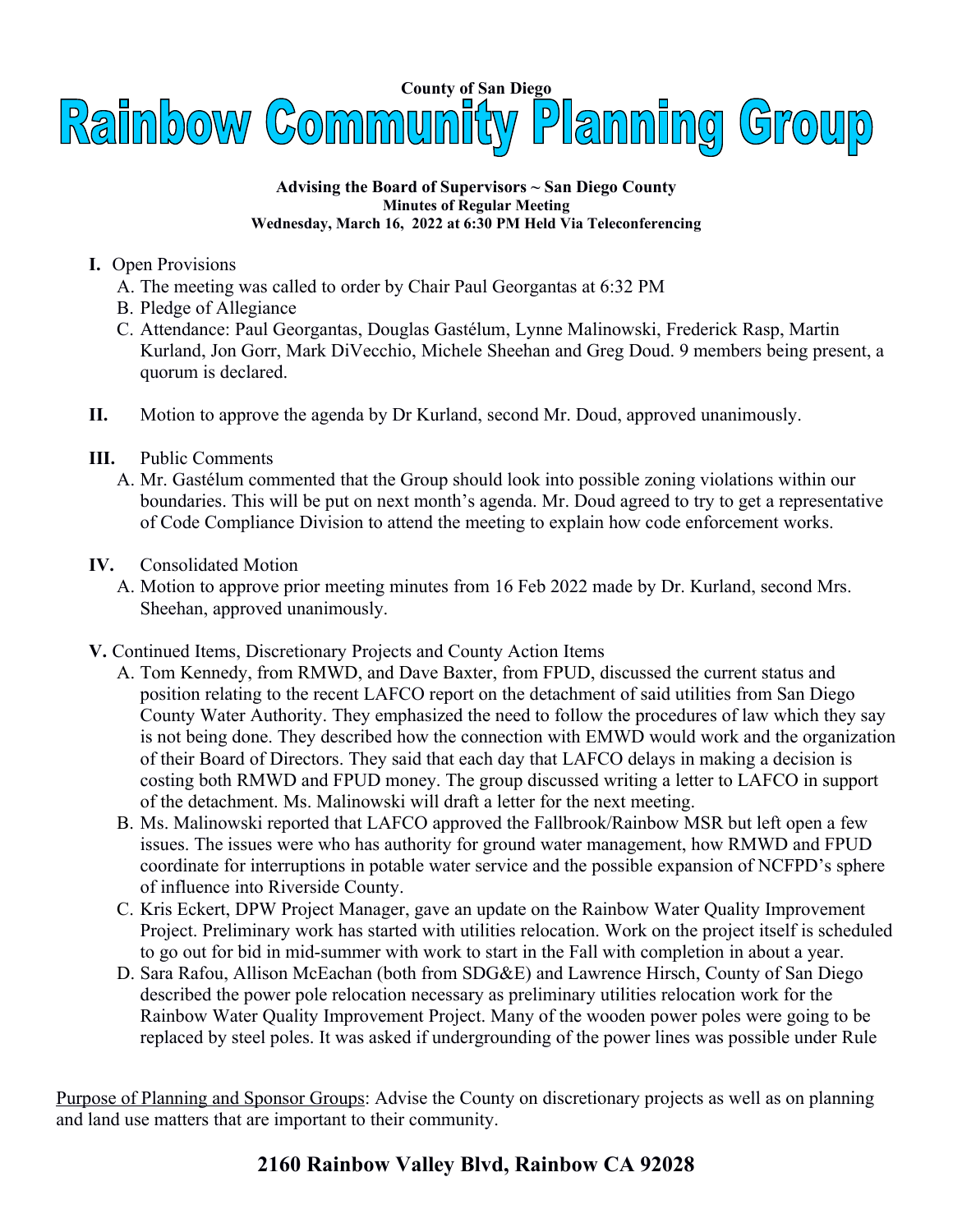[20](https://www.sdge.com/major-projects/Rule20Undergrounding). The SDG&E representative replied that several alternatives were looked at but because of both funding and schedule constraints, it was not possible to work the undergrounding into this project. Dr. Kurland said that SDG&E told the Vallecitos School Board that it would cost about \$1 million to underground the power lines on  $5<sup>th</sup>$  Street.

### **VI.** Old Business and Reports

- A. Announcements and Correspondence Received Chair Georgantas reported on the resignation of Mrs. Zakrajsek. There are now two open seats on the Rainbow CPG.
- B. Architectural Subcommittee Ms. Malinowski's presented a letter to District 5 County Supervisor Desmond in support of the Community Identity Sign Program. The proposed letter was attached to the agenda for this meeting. Mr. Doud moved that the letter be forwarded to Supervisor Desmond, seconded Mrs. Sheehan, approved unanimously.
- C. Social Media Subcommittee Ms. Malinowski reports that she continues to post agenda and minutes to Rainbow Cares. She also posted the Vacancy Notices for the two open seats.
- D. Parks and Beautification Subcommittee Mrs. Sheehan was thanked for her efforts to get the Pickleball courts installed at Rainbow Park. Mrs. Sheehan reported that the [Creek to Bay Cleanup](https://creektobay.org/) is scheduled for 23 April. She is looking for volunteers to help with the Rainbow Creek portion of that effort.
- E. I-15 Corridor Design Review Board Mr. Doud reported that he attended his first I-15 CDRB meeting this month. He will report more as he expands his understanding of the scope of work performed by the Board.
- F. Roads and traffic status Dr. Kurland had nothing new to report.
- G. Water and Environmental Issues Report See Item V (A).
- H. ARC Update & Community News Chair Georgantas had nothing new to report.
- I. Cannabis and Social Equity Program update Mr. Doud attended several information sharing meetings with Fallbrook CPG. He received a video presentation from Karen Meynell, Supervisor Code Enforcement, of Humboldt County describing their Cannabis enforcement program. He will forward that video to our membership. Additionally, he received an invitation to several "Cannabis Equity Assessment Listening Sessions" being held by the County with assistance from Womxn's Work Consulting, LLC. The local meeting is 23 March at 6:00 PM at the Fallbrook Community Center. Nothing new from the County. Mr Doud also mentioned about the Fallbrook Youth Advocacy Coalition doing a presentation to Vallecitos as they have done for other primary level classes in Fallbrook schools. Mr. Kurland will inquire with the Vallecitos School Board on opportunities/desire for such a presentation.
- J. Vallecitos School District Update Dr. Kurland reported that as of 14 March, masks were no longer required of students or teachers. The school will do weekly testing while watching for outbreaks. Food Bank and COVID shots scheduled for 18 March.
- K. Rainbow CPG Boundary Realignment Ms. Malinowski noted that two parcels just down the street from her home are in the Pala Pauma CSG due to the current CP/SG boundary. She is in contact with County staff about the process for realignment of boundaries.
- L. Member/Administrative Reports Chair Georgantas reported that he will be attending the CP/SG Chairs meeting on 19 March.
- **VII.** New Business

Purpose of Planning and Sponsor Groups: Advise the County on discretionary projects as well as on planning and land use matters that are important to their community.

## **2160 Rainbow Valley Blvd, Rainbow CA 92028**